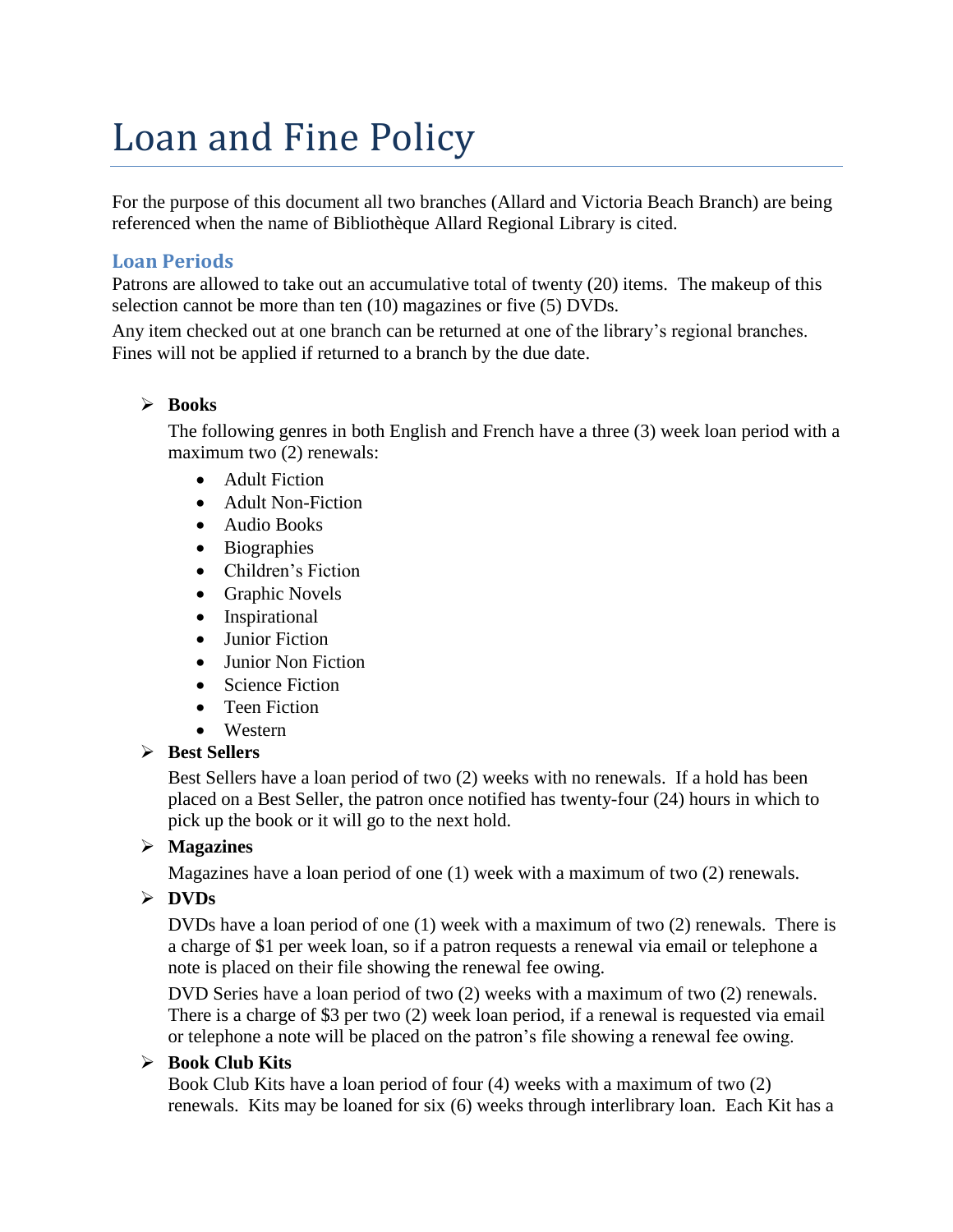laminated list of questions that is included upon checkout. Book Clubs may reserve a Kit in advance. Library staff need to ensure that the Kit must be returned prior to an advance booking.

## ➢ **Reference Material and Newspapers**

Reference Material and Newspapers are to be viewed within the library only.

## ➢ **Interlibrary Loans**

Books and audio books have a loan period of six (6) weeks for outgoing interlibrary loans. Renewal requests are received through fILL (online system). Any item that has been catalogued less than six (6) weeks is deemed a too new to loan out. Any item that has a loan period in house for less than three (3) weeks is not lent out through interlibrary loans.

- Best Sellers
- DVDs or DVD series
- Magazines

The loan period for incoming interlibrary loans to our patrons follows the policy of the sending library. Staff are to indicate to patrons a due date two (2) business days prior to the date given by the sending library to allow for return shipping.

#### ➢ **Interbranch Loans**

Books and audio books have a loan period of six (6) weeks for interbranch loans. Renewal requests are received through email. Any item that has been catalogued less than six (6) weeks is deemed a too new to loan out. Any item that has a loan period in house for less than three (3) weeks is not lent out through interbranch loans.

- Best Sellers
- DVDs or DVD series
- Magazines

# ➢ **Rotations**

- Audio Book
- English Large Print
- DVDs (in house rotation between branches)

Rotation loan periods will follow the standard practice of the library. ie. Books will have a three (3) week loan period.

A renewal request is not permitted for a book, magazine or DVD if it has a hold on it by another patron.

# **Privacy of Borrowing Records**

In accordance with the Freedom of Information and Protection of Privacy legislation, the library does not release personal information about borrowers including information about items on loan.

# **Fines**

Patrons are given two (2) days grace before fines accrue.